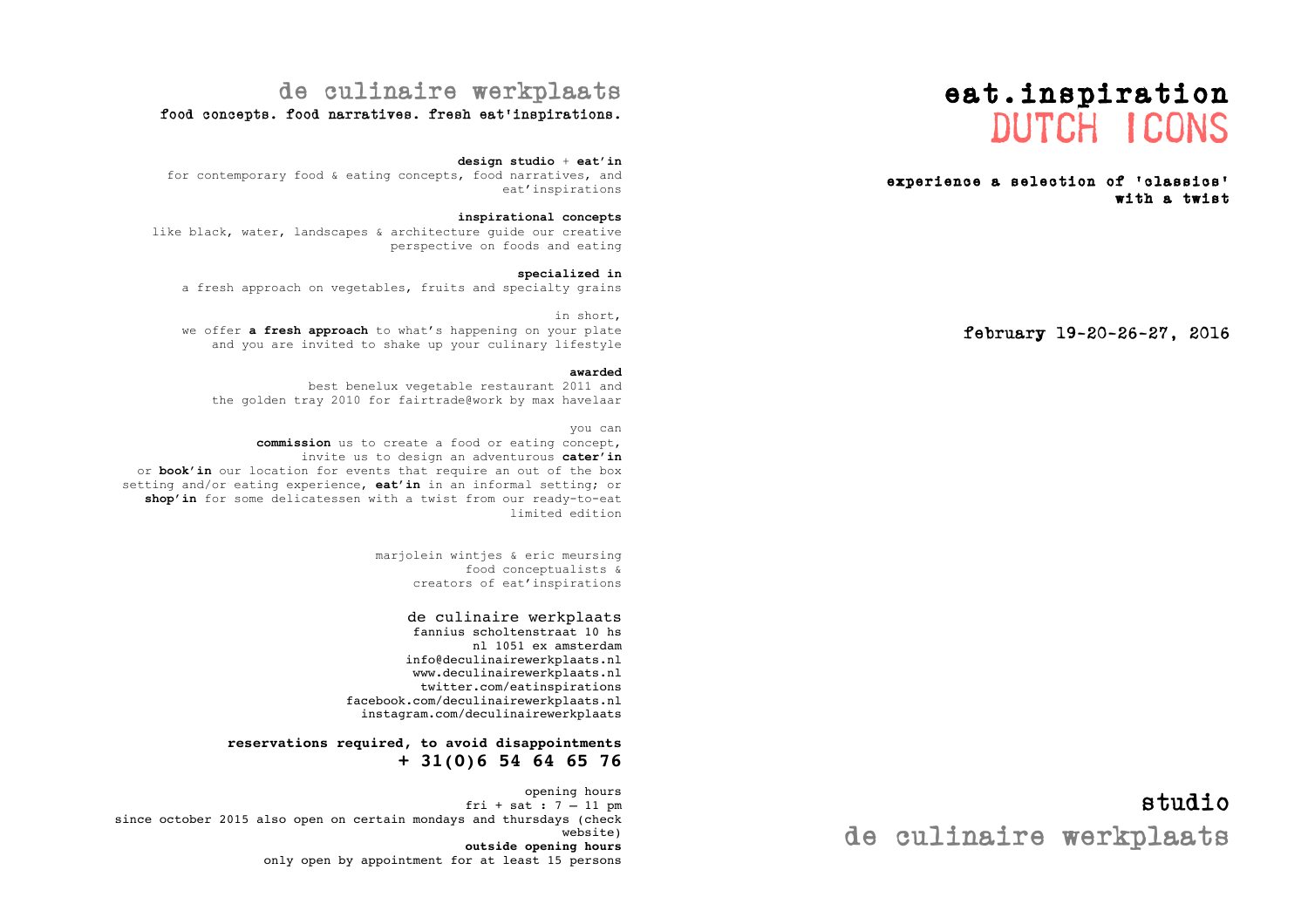# eat.inspiration dutch icons

### sneak preview

homemade flatbread + topping

### the dishes

**BULBS** tomato, black potato, beetroot, silverskin onion

LANDSCAPE<br>leek, samphire, broth, choux pastry, mushrooms

#### **DELIGHTS**

venere rice, spices, parsley root, jerusalem artichoke, parsnip

classics semolina, syrup waffle, raspberries, almonds

dutch vice dark chocolate, strawberry, apricot, crumble

### the price tag

decide afterwards for yourself what you consider to be a fair price for the eating experience

### **COCKTAIL** amsterdam

prosecco + dutch gin + lemon

 $£ 4,75$  per glass

 $COCKTAIL - NON ALCOHOLIC$ elfstedentocht (skating event) layers of fruit juice + topping

€ 4,75 per glass

-----

besides taste and inspiration at least 2 of the following criteria also provide for our choice of ingredients, products and suppliers: animal welfare, small-scale or organic farming, fair trade, direct trade, season, distance, and personal health.